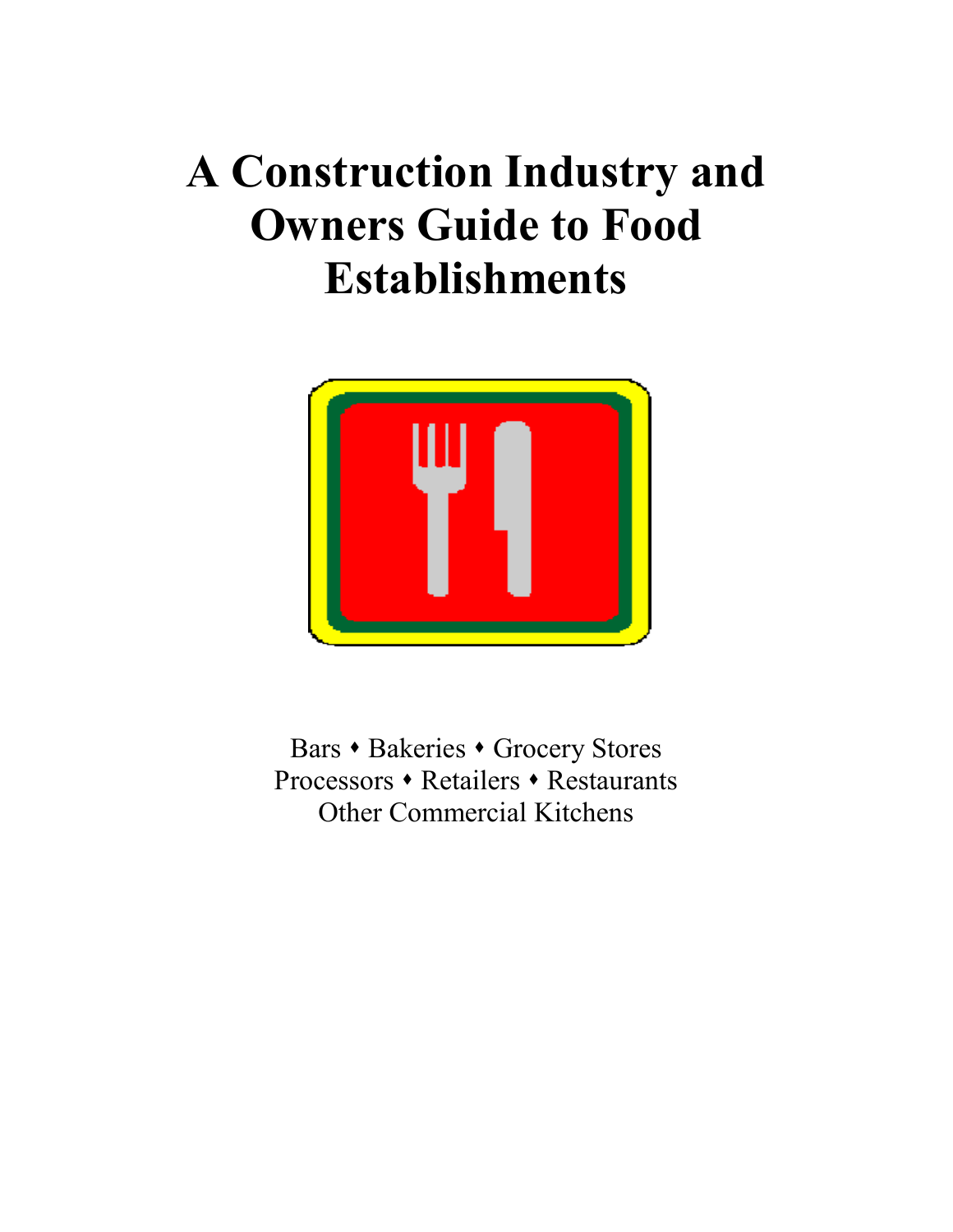# **Table of Contents**

| The Importance of Planning                     |                |
|------------------------------------------------|----------------|
| <b>Plan Approval Process</b>                   | $\overline{2}$ |
| <b>Submitting Plans and the Review Process</b> | 3              |
| <b>Plan Review Requirements</b>                |                |
| Information Required on Plans                  | 6              |
| <b>Variance Request Procedures</b>             |                |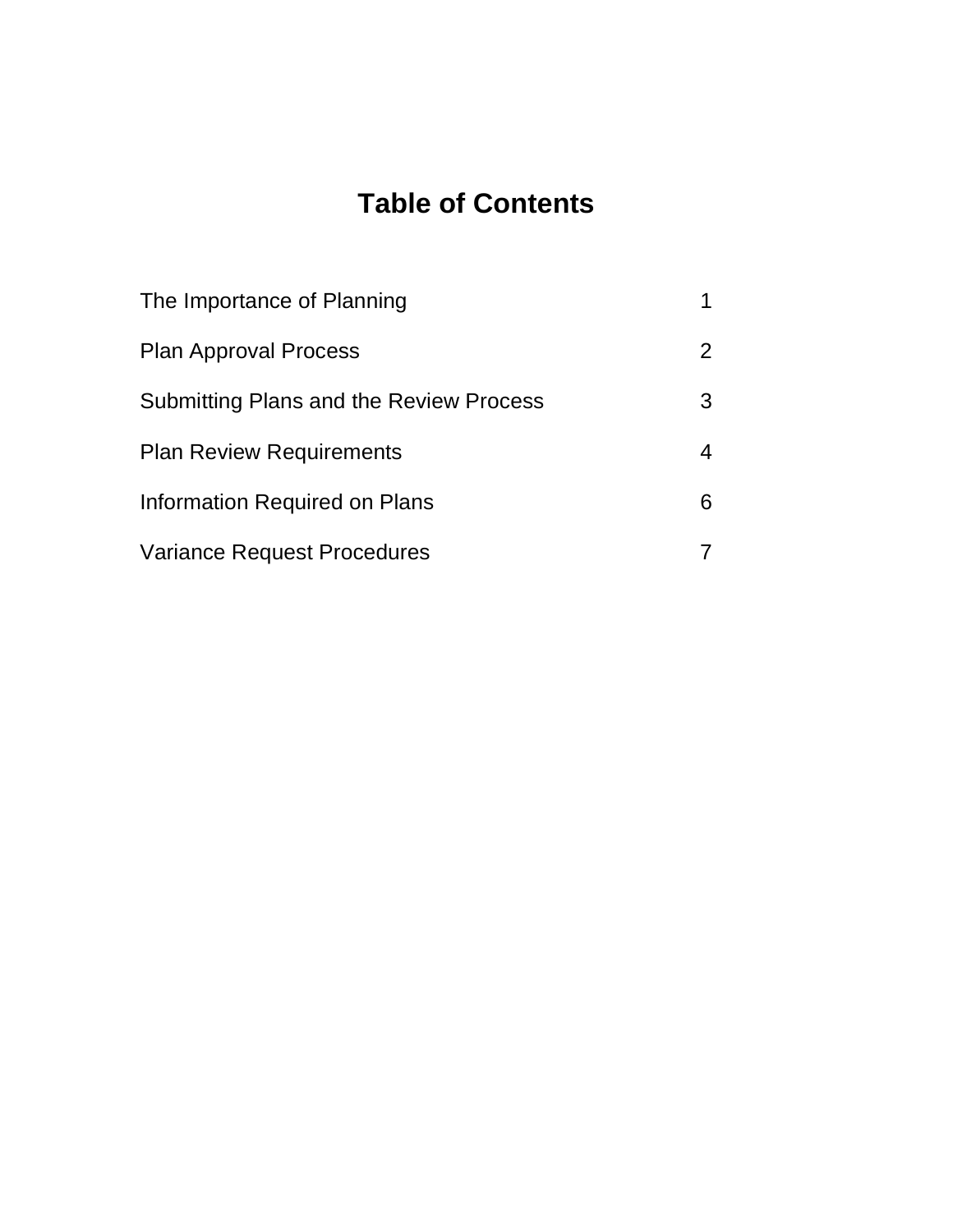# **The Importance of Planning**

When designing food service establishments, keep in mind the following basic priorities:

- Ensure that all structural and operational requirements of the appropriate ordinances will be met. Copies of applicable ordinances are available at City Treasury (505) 924-3375. Ordinances may also be viewed on www.cabq.gov.
- Ensure that foods on the premises will not be contaminated or adulterated by rodents, insects or filth.
- Ensure that the arrangement of the facilities and equipment will minimize potential food contamination by employees and patrons, while at the same time maximizing ease of operation of equipment.
- Ensure easy, effective and efficient cleaning and maintenance of food service equipment.
- Ensure effective and efficient cleaning and maintenance of the facility and surrounding premises.

Owners of Food Processing and Food Establishments\*should have the Operational Specification Review Form for their food service approved prior to issuance of the operational permit. Call 768-2600 to request this form. This form may be submitted at any time prior to operational permitting.

*\*For specific details, see City of Albuquerque Revised Ordinances, Chapter 9, Article 6: Albuquerque Food Sanitation Ordinance (1994).*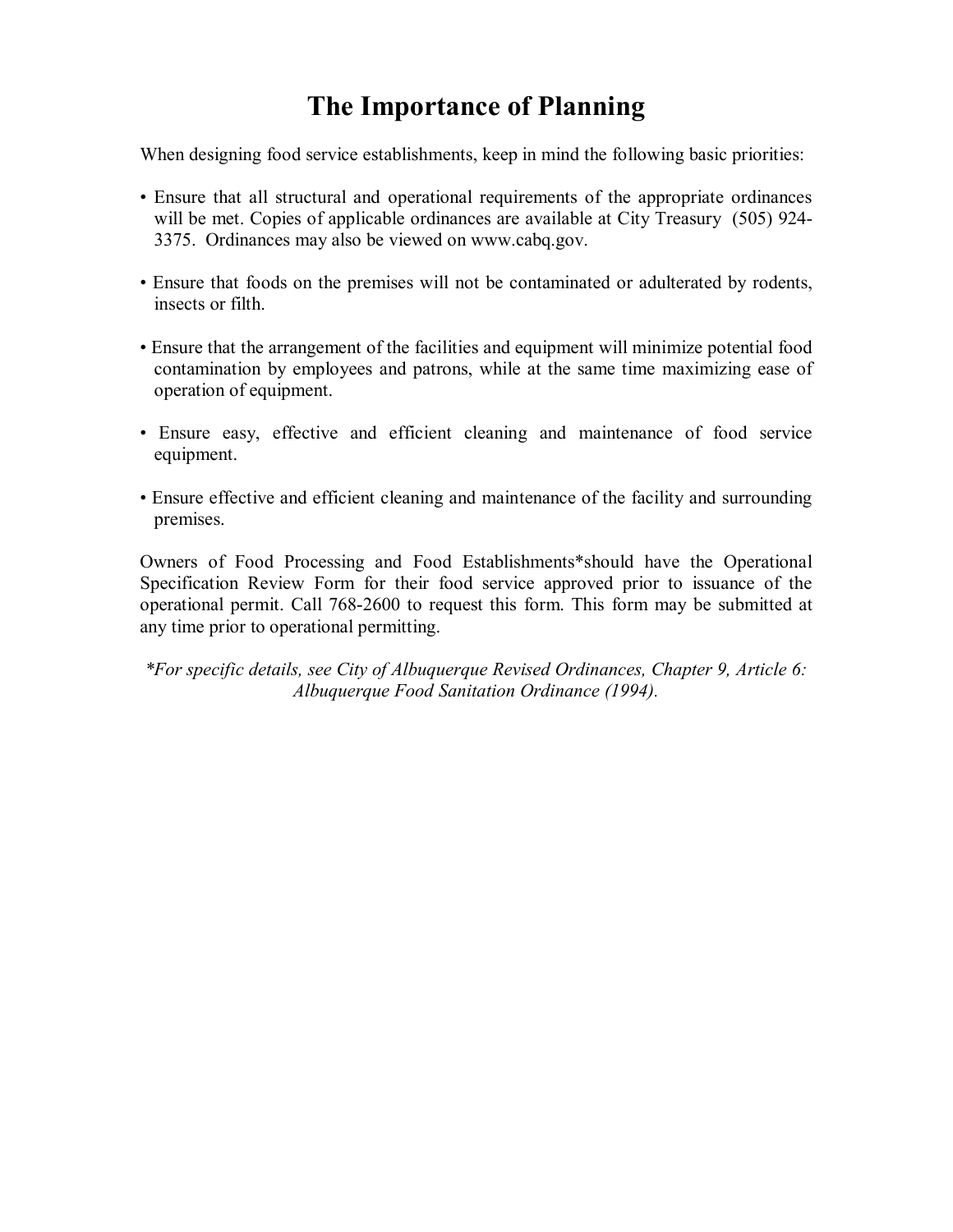# **Plan Approval Process**

Two key elements to a successful and profitable food service operation are the proper design of the facility and serving the public good, clean, wholesome, safe food. This booklet is designed to help you accomplish these goals.

Please remember that ALL forms of blueprints/plans must get prior approval from the following City agencies before you begin construction. For your convenience, blueprints/plans can be submitted to the Plan Check Office, 600 2<sup>nd</sup> St. NW, (505) 924-3956. The blueprints/plans will then be routed and reviewed by the appropriate City agencies:

| <b>Planning Department</b>     |
|--------------------------------|
| 2nd & Roma NW                  |
| <b>Building and Inspection</b> |
| $(505)$ 924-3368               |
| <b>Mechanical/Plumbing</b>     |
| $(505)$ 924-3365               |
| <b>Electrical Inspection</b>   |
| $(505)$ 924-3313               |
| <b>Zoning</b>                  |
| $(505)$ 924-3840               |
|                                |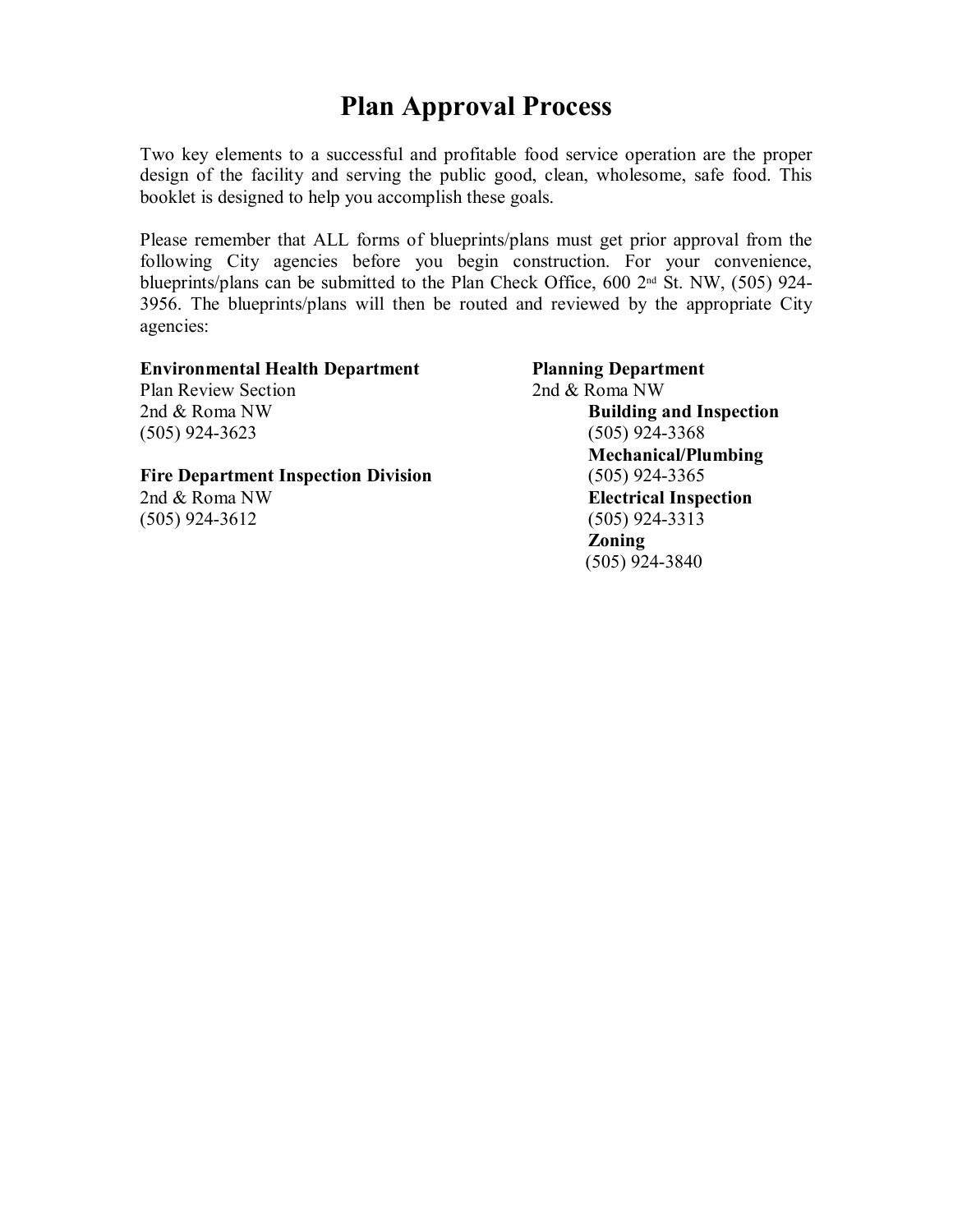# **Submitting Plans and the Review Process**

- ï Any form of blueprints/plans must be submitted to the Plan Check Office at 600 2nd Street NW, (505) 924-3956. The blueprints/plans will then be routed and reviewed by the appropriate City agencies: Environmental Health Department, Fire Department, Mechanical/Plumbing and Electrical, Traffic Engineering, Uniform Building Code and Zoning.
- An Architectural Seal is required for new construction and for first-time tenant developments in strip centers.
- ï Following approval by the appropriate City agencies, a building permit will be issued. This permit will allow you to begin construction or remodeling activities. Construction may not begin until a building permit is issued.
- When construction is completed, a final inspection must be made by the Environmental Health Plan Review Section prior to issuance of a Certificate of Occupancy. Please call at least 24 hours in advance before a final inspection is desired.
- Subsequent to the final construction inspection and issuance of the Certificate of Occupancy, an Operational Inspection must be conducted prior to opening. Please call 768-2600 to schedule this inspection.
- A minimum two section storage facility is required to stock cleaners and polishes, and insecticides and rodenticides. Illustrate location and the design of the storage unit.
- Plumbing riser and waste schematic for any plumbing work performed.
- Toilet facilities for public and/or employee use as required. Access to public restrooms may not be through the food processing area. Illustrate soap and towel dispensers and waste receptacles.
- ï Equipment layout and information on drainage for specific equipment.
- Location of utensil washing equipment and mop sink.
- The utensil washing facility must be at least a three (3) compartment sink with two (2) 18î drain boards. Each sink compartment must be large enough to accommodate the largest pot or utensil.
- Hand washing sink(s) with mixing type faucet and soap and paper towel dispensers shall be conveniently located near food preparation and dishwashing areas.
- Mop sink must have running hot and cold water. Illustrate vacuum breaker, if a hose can be attached to a faucet.

ï Illustrate the source of lighting and ventilation for each room as required. A protective covering over lighting in food preparation areas is required.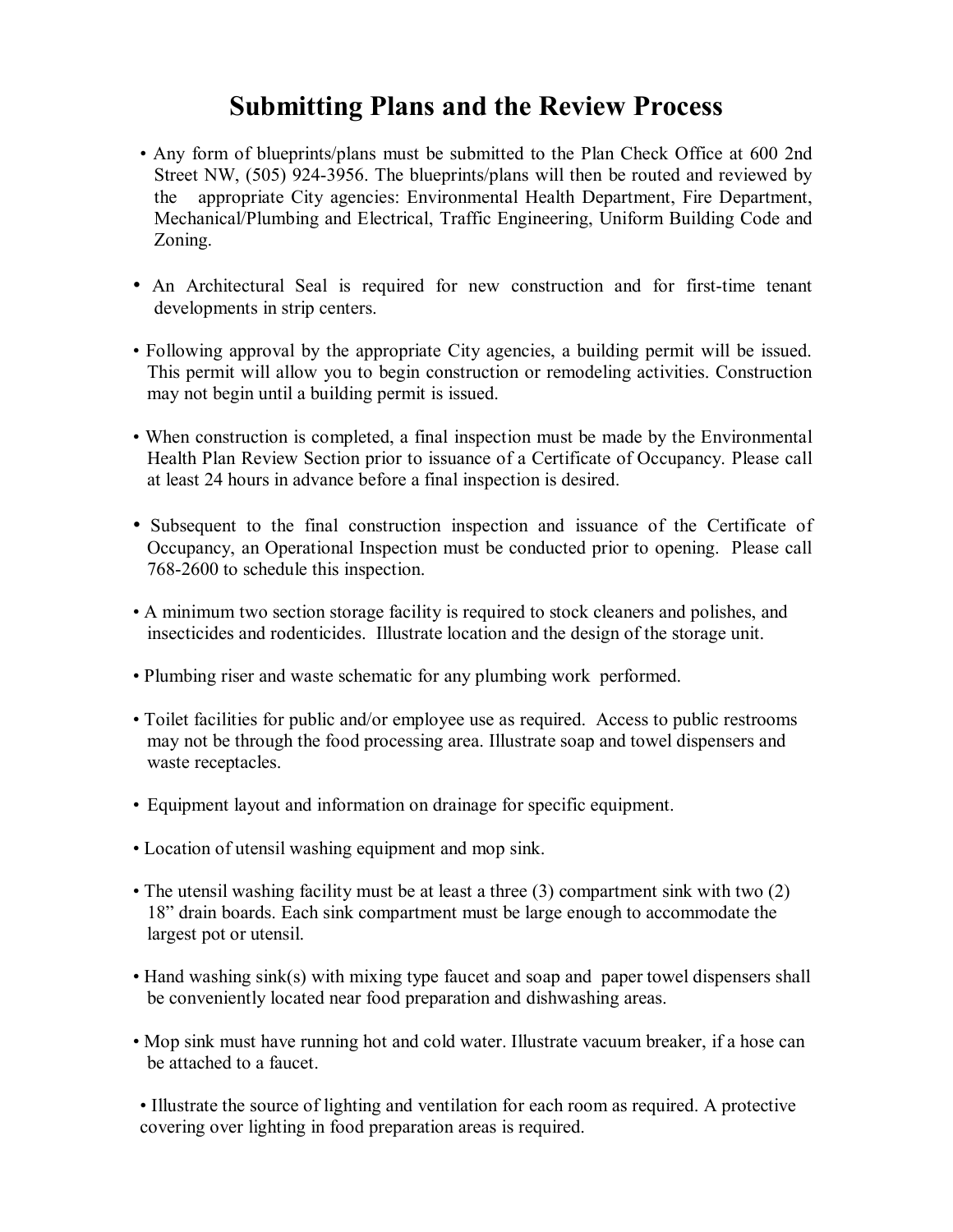# **Plan Review Requirements**

#### **Restroom Requirements:**

- Toilet facilities as required by law.
- Soap and paper towel dispensers (electric hand dryers may be used in lieu of towel dispensers).
- Self-closing doors at restrooms.
- Sanitary napkin disposal container or covered waste receptacle in women's restrooms.
- Mechanical ventilation required.

#### **Plumbing Requirements:**

- Three-compartment sink with minimum 18" drain boards. Entire sink must drain indirect unless dedicated vegetable/food reparation sink is provided.
- Dishwasher or glass washer must be NSF (National Sanitation Foundation) listed.
- Hand washing sink(s) with mixing type faucet and soap and paper towel dispensers shall be conveniently located near food preparation and dishwashing areas.
- ï A dedicated vegetable or food preparation sink is strongly recommended.
- ï A utility sink or curbed cleaning facility is required.
- Indirect draining to an approved receptor via an air gap is required on any food related equipment. This includes all sinks used for food preparation. Other equipment may include a walk-in cooler drain, dishwasher, ice and coke machines, ice cream dipper wells, salad bars and steam tables.
- Backflow/anti-siphonage protection is required for all hose bibs. Additional protection devices may be required.
- For grease trap requirements, consult the City of Albuquerque Plumbing Code, Plumbing and Mechanical Section.
- For dumpster drainage requirements, consult City of Albuquerque Solid Waste Disposal 924-3631.

#### **Equipment Requirements:**

- A floor plan indicating placement of equipment is required for plan review purposes.
- ï Food preparation and food storage equipment must adequately maintain appropriate food temperatures. \*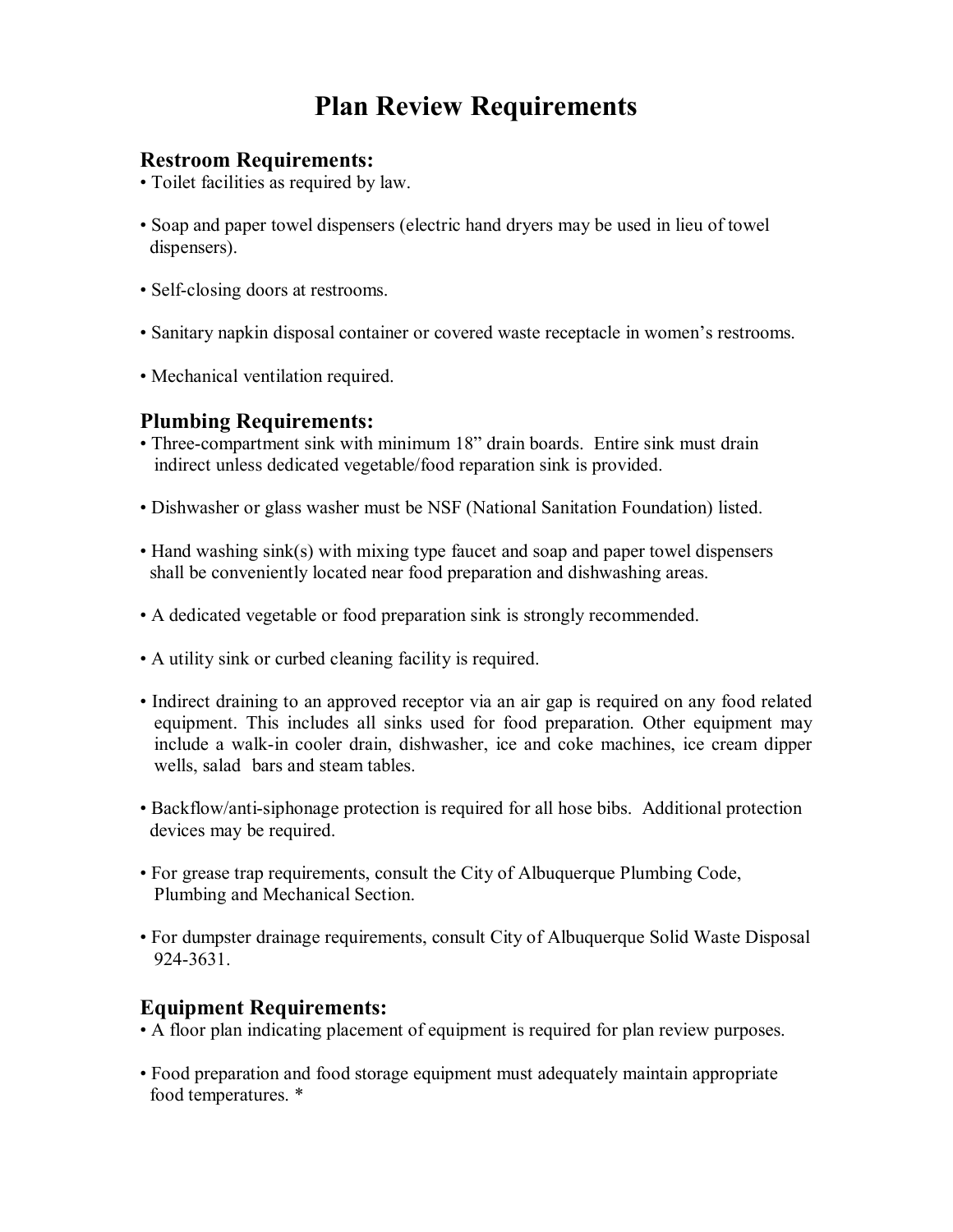• All equipment shall be constructed of approved material and be easily cleanable. NSF approved equipment should be used.

#### **Room Finish Requirement:**

- ï A room finish schedule for walls, floors and ceilings must be provided for food prep areas, dish wash area, storage and restrooms for Plan Review purposes.
- ï Walls and ceilings shall be light colored, smooth, nonabsorbent and easily cleanable. Acoustical ceiling tile is not acceptable in bathrooms, food prep and storage areas.
- ï Exposed Concrete Masonry Unit (CMU) walls are acceptable as long as the mortar joints are flush, are thoroughly sealed and painted with at least two coats of enamel or polyurethane.
- ï Polyester panels or other nonabsorbent water resistant wall protection is recommended in dish wash or other wet areas.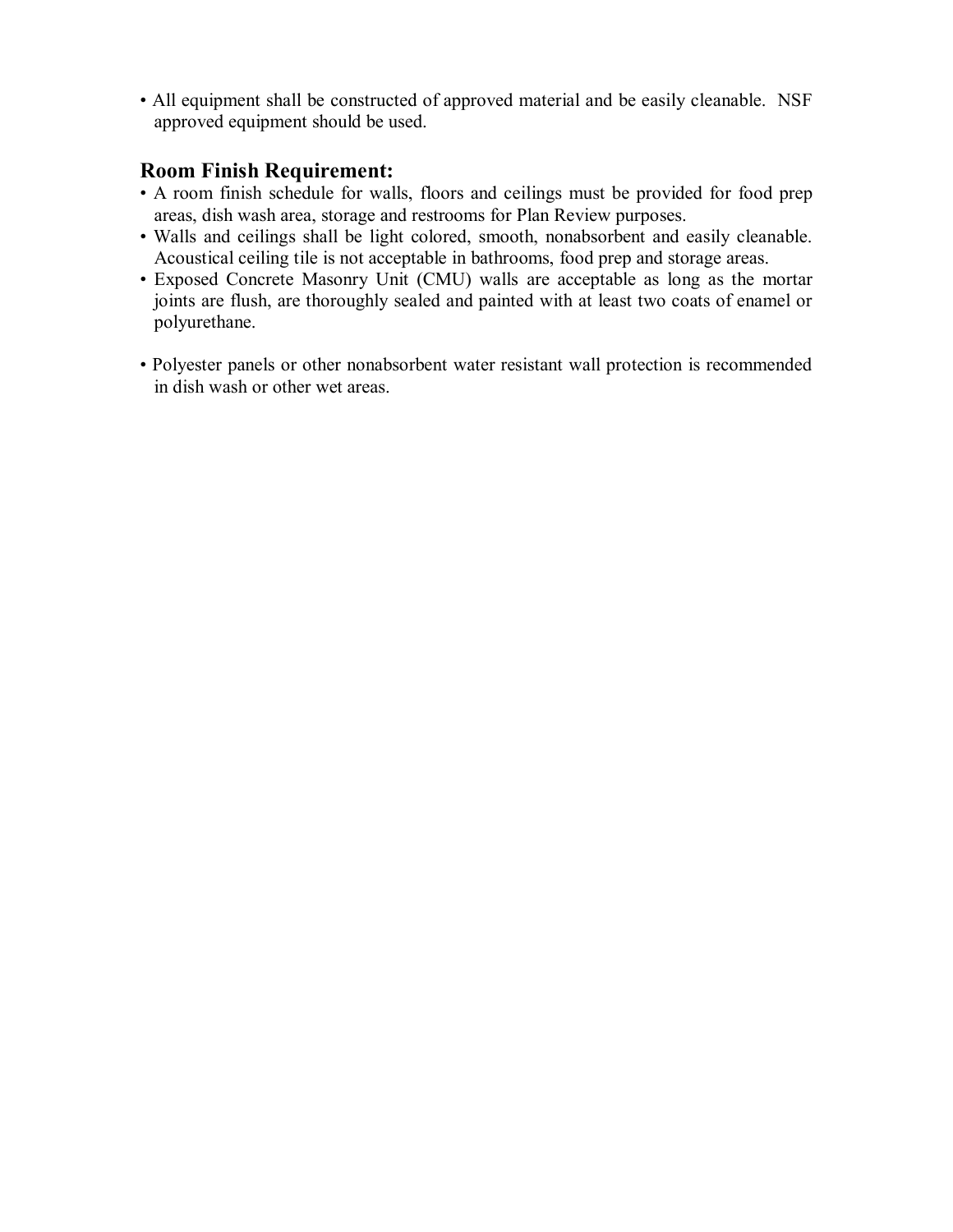# **Information Required on Plans**

The Environmental Health Department requires that ALL plans include the following information:

- Name and address of owner.
- Name and address of architect and/or contractor.
- Address of property.
- Plot plan of the property.
- The name of the business and a brief description of the proposed operation.
- All plans must be neatly drawn and labeled in ink, on quality paper or vellum.
- Floor plan drawn on a scale of  $\frac{1}{4}$  to 1.
- The type of materials used in construction. Also include the type of materials used to finish floors, walls, ceilings and floor-wall junctures.
- Location and size of storage room(s).
- Employee dressing room(s) or storage areas for employee personal belongings.
- The Environmental Health Department requires that prior to acceptance of nonprofessionally prepared plans, the applicant must consult city agencies, such as Zoning, Fire, Plumbing, Mechanical and Electrical. Proof of consultation must be written on both sets of plans.
- All plans must be neatly drawn and labeled in ink on quality paper or vellum. \* The minimum acceptable size is 8.5 inches by 14 inches.
- All necessary changes, additions or modifications to the plans are to be made in red ink on both sets. The changes must be initialed and dated by the applicant.
- Upon Structural and Operational Inspection approval, an Environmental Health Permit Application should be submitted and the appropriate fee(s) must be paid before an Environmental Health Permit-To-Operate (open) is issued. For additional information on fees, call City Treasury at (505) 924-3375. For information on Permit Application, call Environmental Health Consumer Health Protection Division at (505) 768-2600.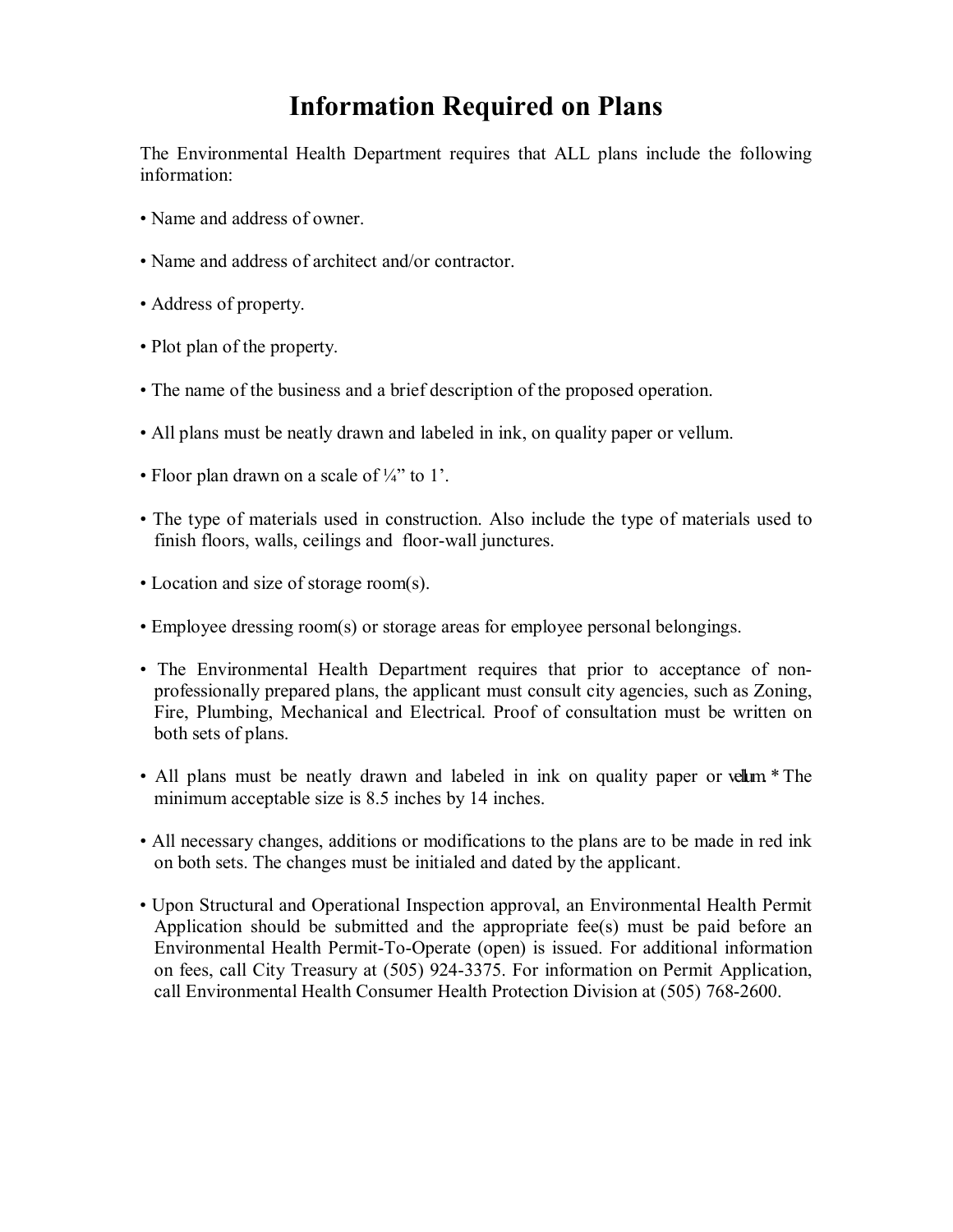# **Variance Request Procedures**

- ï A variance may be granted from the requirements provided in the Food Sanitation Ordinance, if it is found, upon presentation of adequate proof, that compliance with a specific part of the ordinance will impose an undue economic burden or hardship upon a business and that granting the variance will not result in a condition injurious to health or safety.
- ï Any person seeking a variance must do so in writing, stating the reason for the variance request and length of time for which the variance is desired.
- ï All variance requests will be referred to the Environmental Health Consumer Health Protection Division Manager and will be acted upon within ten (10) working days.
- ï Under no circumstances will verbal variance requests be considered.